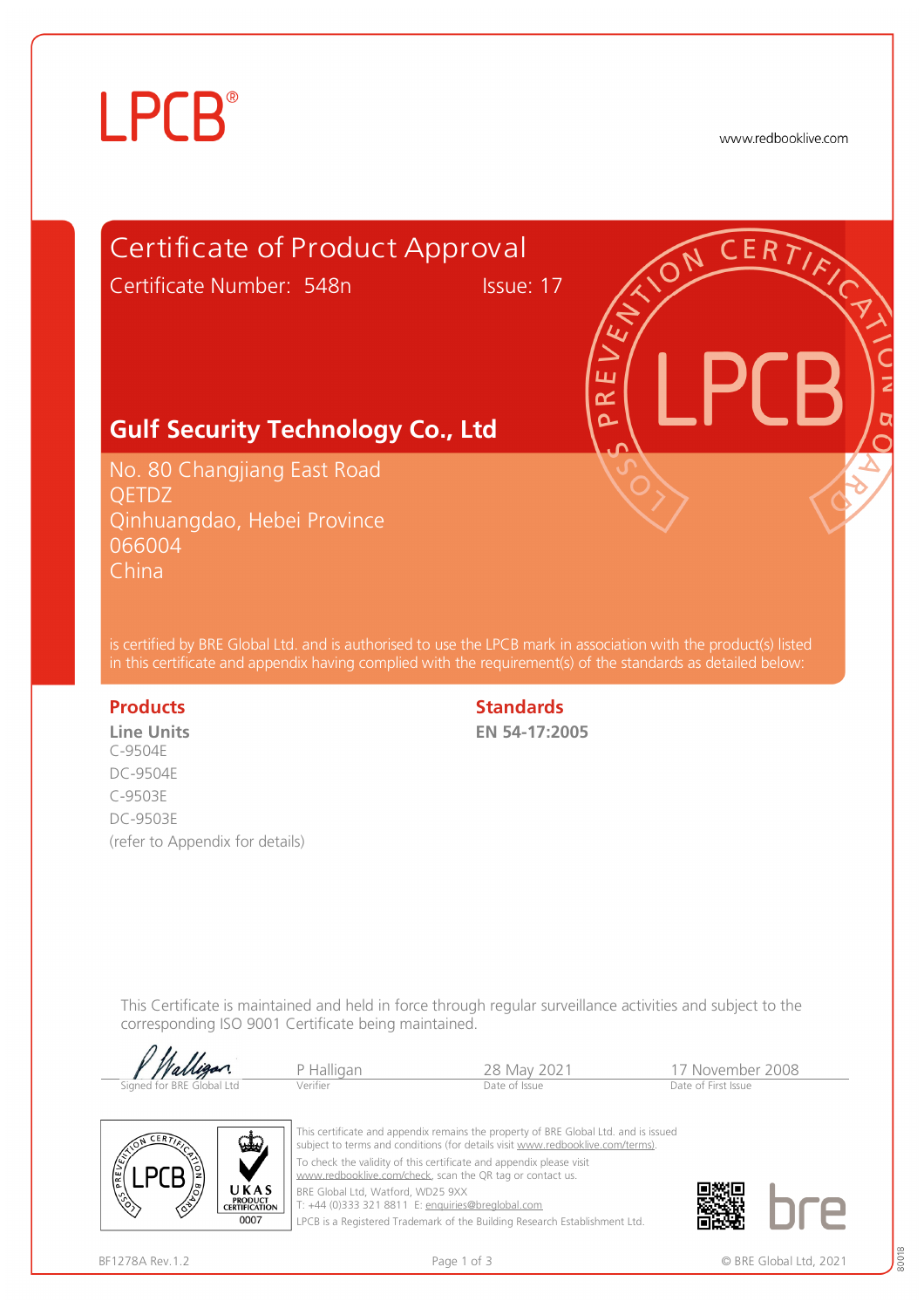# **LPCB**®

## Appendix to Certificate No: 548n Issue: 17

### **Gulf Security Technology Co., Ltd**

| Certified<br>Product | Description                       | <b>LPCB</b><br>Ref.No. |
|----------------------|-----------------------------------|------------------------|
| C-9504E              | Base Mount Short Circuit Isolator | 548n/02                |
| DC-9504F             | Base Mount Isolator               | 548n/03                |
| C-9503E              | Loop Isolator (B-9310 Back Box)   | 548n/04                |
| <b>DC-9503E</b>      | Addressable Loop Isolator         | 548n/05                |

### **Accessories**

B-9310 Back Box

This Certificate is maintained and held in force through regular surveillance activities and subject to the corresponding ISO 9001 Certificate being maintained.

|                           | P Halligan                | 28 May 2021                                                                                                                                                                                                                                               | 17 November 2008    |
|---------------------------|---------------------------|-----------------------------------------------------------------------------------------------------------------------------------------------------------------------------------------------------------------------------------------------------------|---------------------|
| Signed for BRE Global Ltd | Verifier<br>Date of Issue |                                                                                                                                                                                                                                                           | Date of First Issue |
| <b>VELV</b><br>図          |                           | This certificate and appendix remains the property of BRE Global Ltd. and is issued<br>subject to terms and conditions (for details visit www.redbooklive.com/terms).<br>The planned that unlightened that providing to a non-annually information of the |                     |

To check the validity of this certificate and appendix please visit [www.redbooklive.com/check](http://www.redbooklive.com/check), scan the QR tag or contact us.

BRE Global Ltd, Watford, WD25 9XX

T: +44 (0)333 321 8811 E: [enquiries@breglobal.com](mailto:enquiries@breglobal.com)

LPCB is a Registered Trademark of the Building Research Establishment Ltd.

**LPCB** 

UKAS **PRODUCT<br>CERTIFICATION** 0007

80018